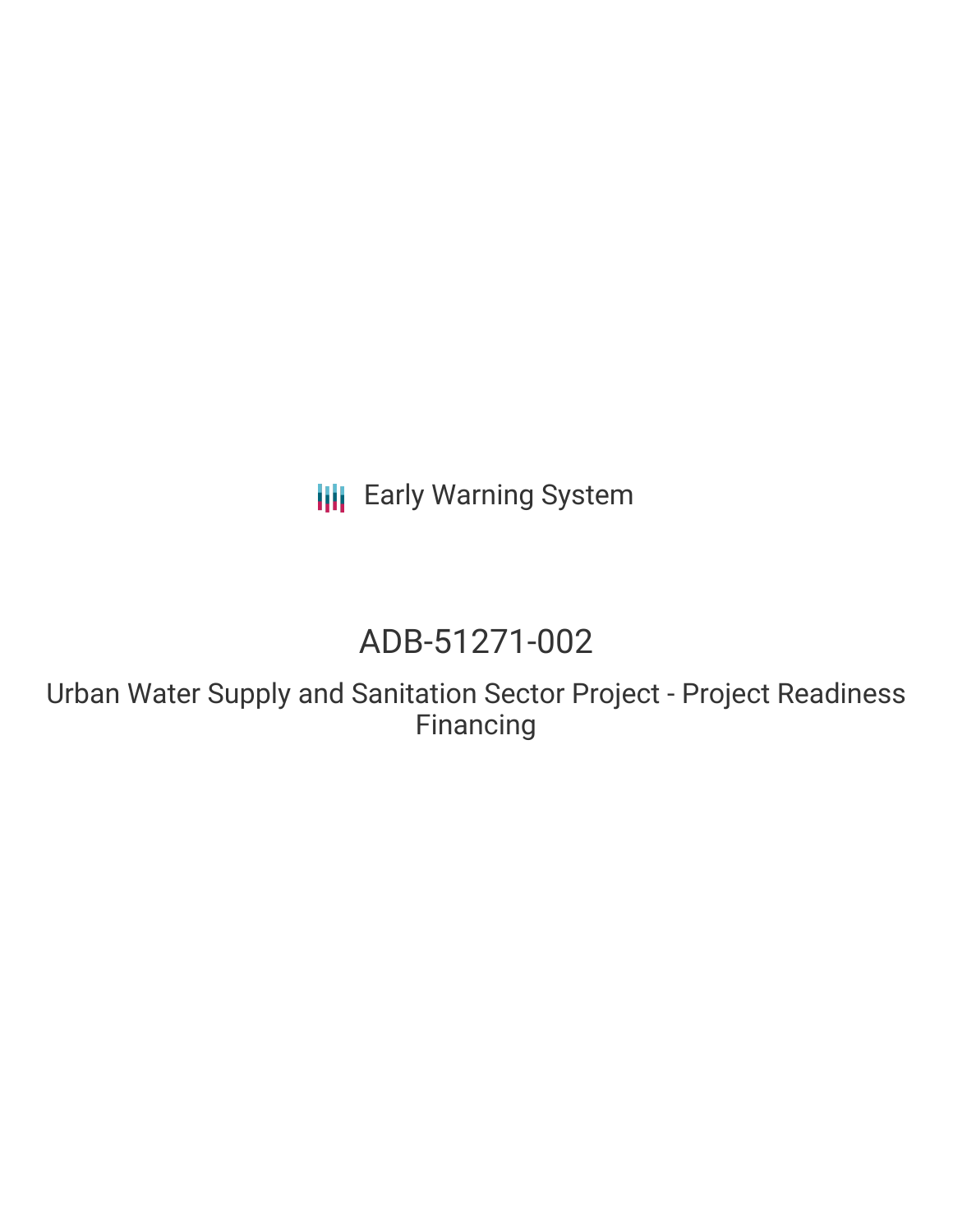

### **Quick Facts**

| <b>Countries</b>               | Solomon Islands               |
|--------------------------------|-------------------------------|
| <b>Financial Institutions</b>  | Asian Development Bank (ADB)  |
| <b>Status</b>                  | Approved                      |
| <b>Bank Risk Rating</b>        | C                             |
| <b>Voting Date</b>             | 2018-12-12                    |
| <b>Borrower</b>                | Government of Solomon Islands |
| <b>Sectors</b>                 | Water and Sanitation          |
| <b>Investment Type(s)</b>      | Grant                         |
| <b>Investment Amount (USD)</b> | $$3.00$ million               |
| <b>Grant Amount (USD)</b>      | $$3.00$ million               |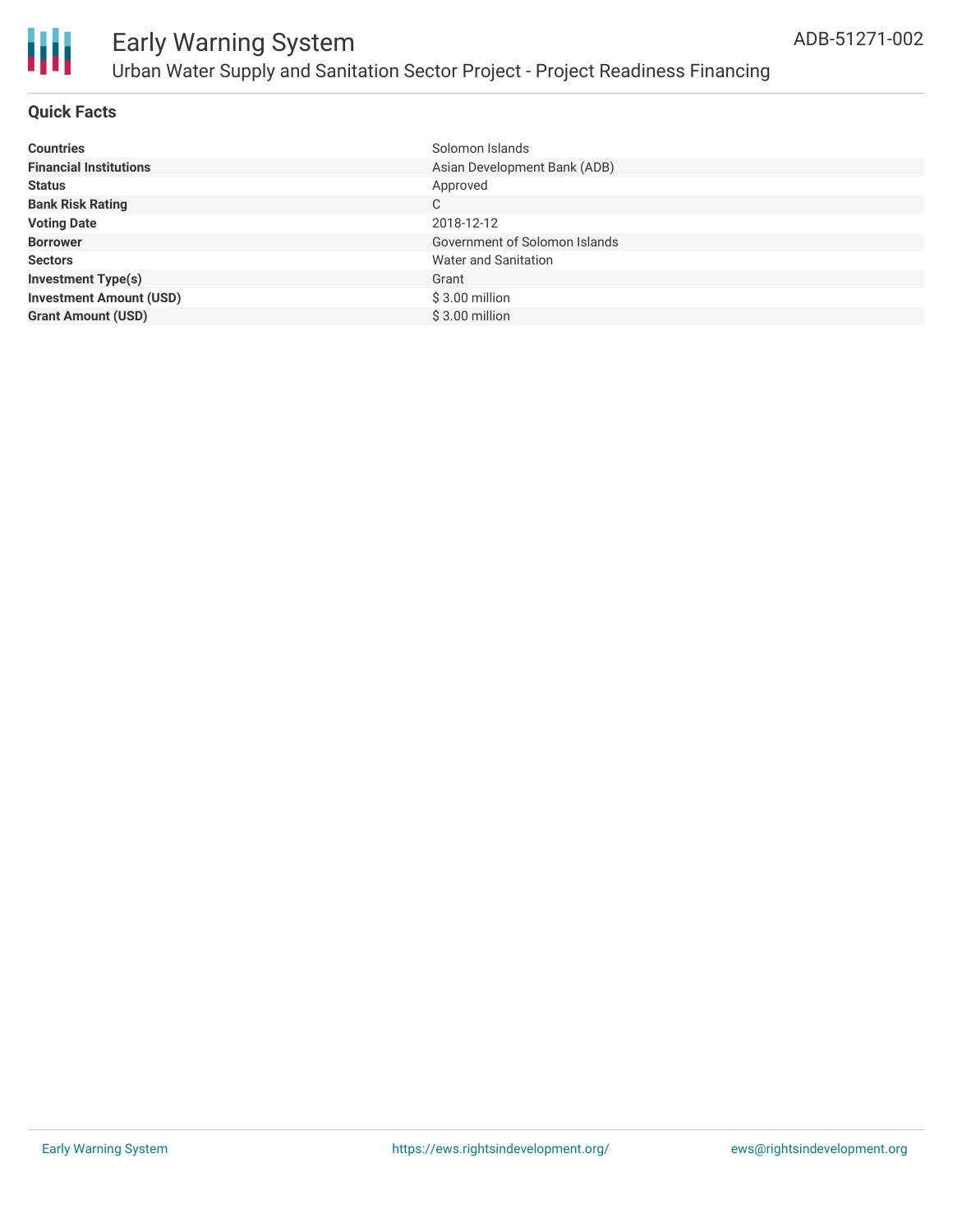

### **Project Description**

No information available at the time of disclosure.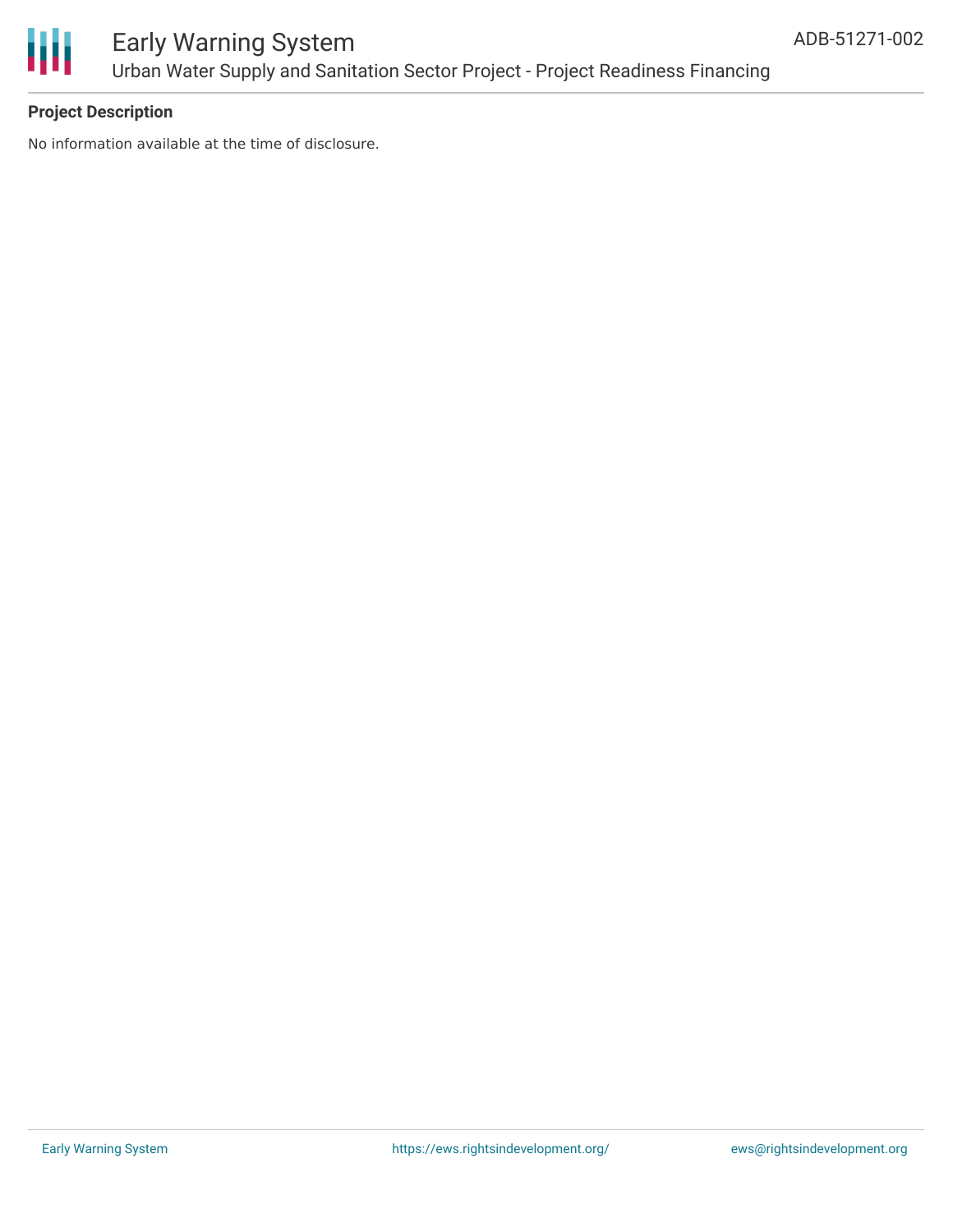

#### **Investment Description**

Asian Development Bank (ADB)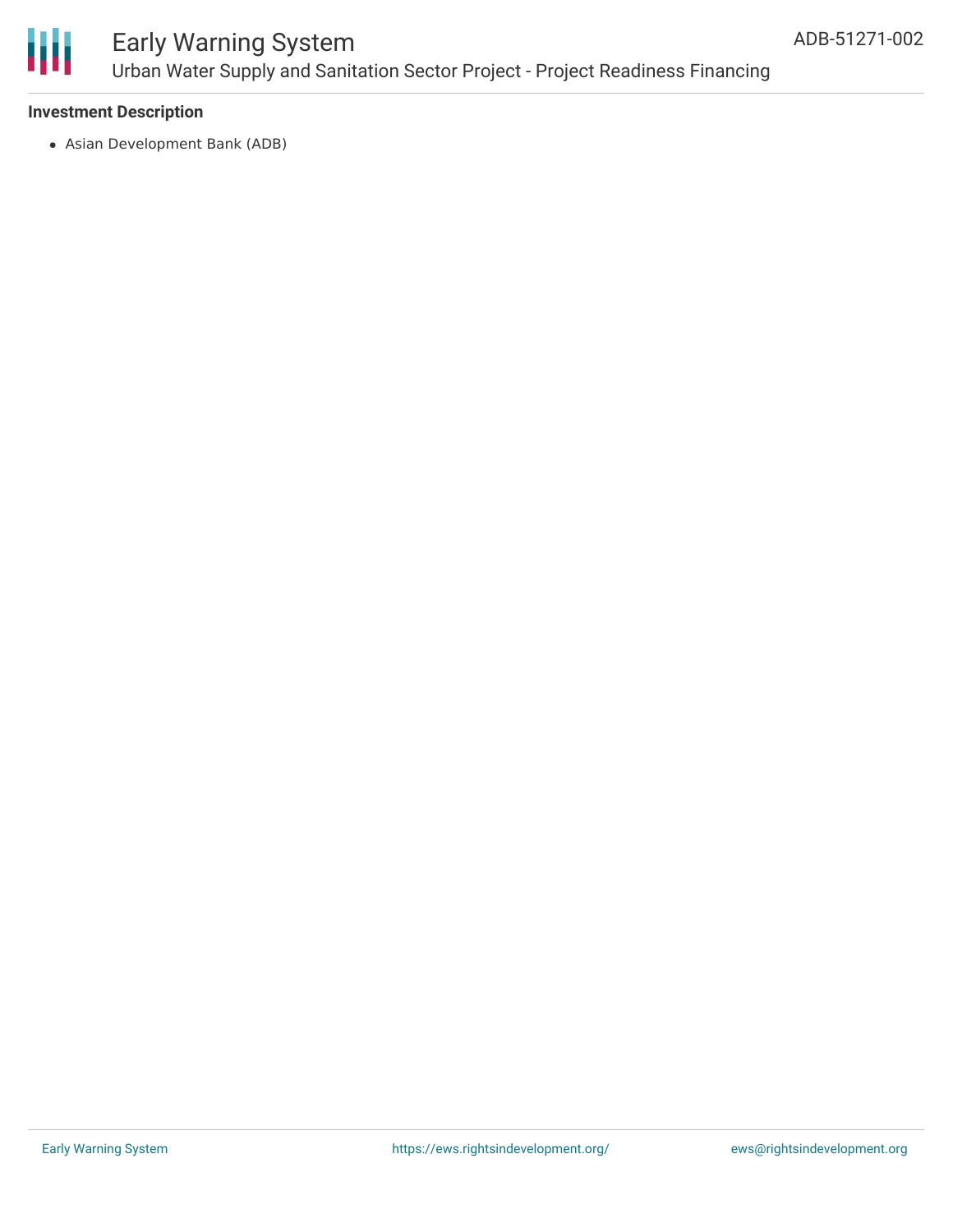

### **Contact Information**

Responsible ADB Officer Blaik, Stephen Responsible ADB Department Pacific Department Responsible ADB Division Urban, Social Development & Public Management Division, PARD Executing Agencies Ministry of Finance and Treasury P.O. Box 26, Honiara, Solomon Islands

#### **ACCOUNTABILITY MECHANISM OF ADB**

The Accountability Mechanism is an independent complaint mechanism and fact-finding body for people who believe they are likely to be, or have been, adversely affected by an Asian Development Bank-financed project. If you submit a complaint to the Accountability Mechanism, they may investigate to assess whether the Asian Development Bank is following its own policies and procedures for preventing harm to people or the environment. You can learn more about the Accountability Mechanism and how to file a complaint at: http://www.adb.org/site/accountability-mechanism/main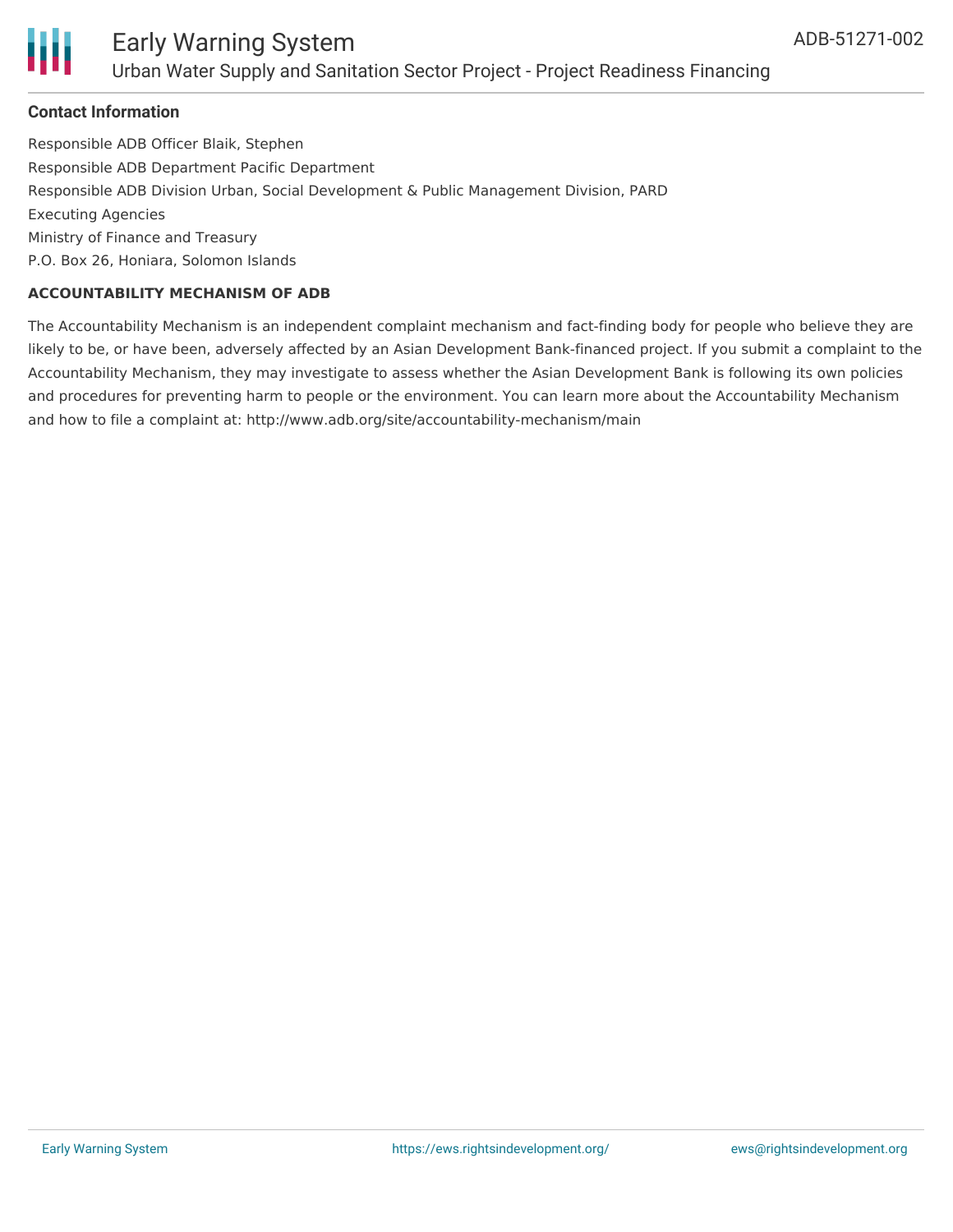

## Early Warning System

Urban Water Supply and Sanitation Sector Project - Project Readiness Financing

#### **Bank Documents**

• Project [Disclosure](https://ewsdata.rightsindevelopment.org/files/documents/02/ADB-51271-002.pdf) PDF [\[Original](https://www.adb.org/printpdf/projects/51271-002/main) Source]